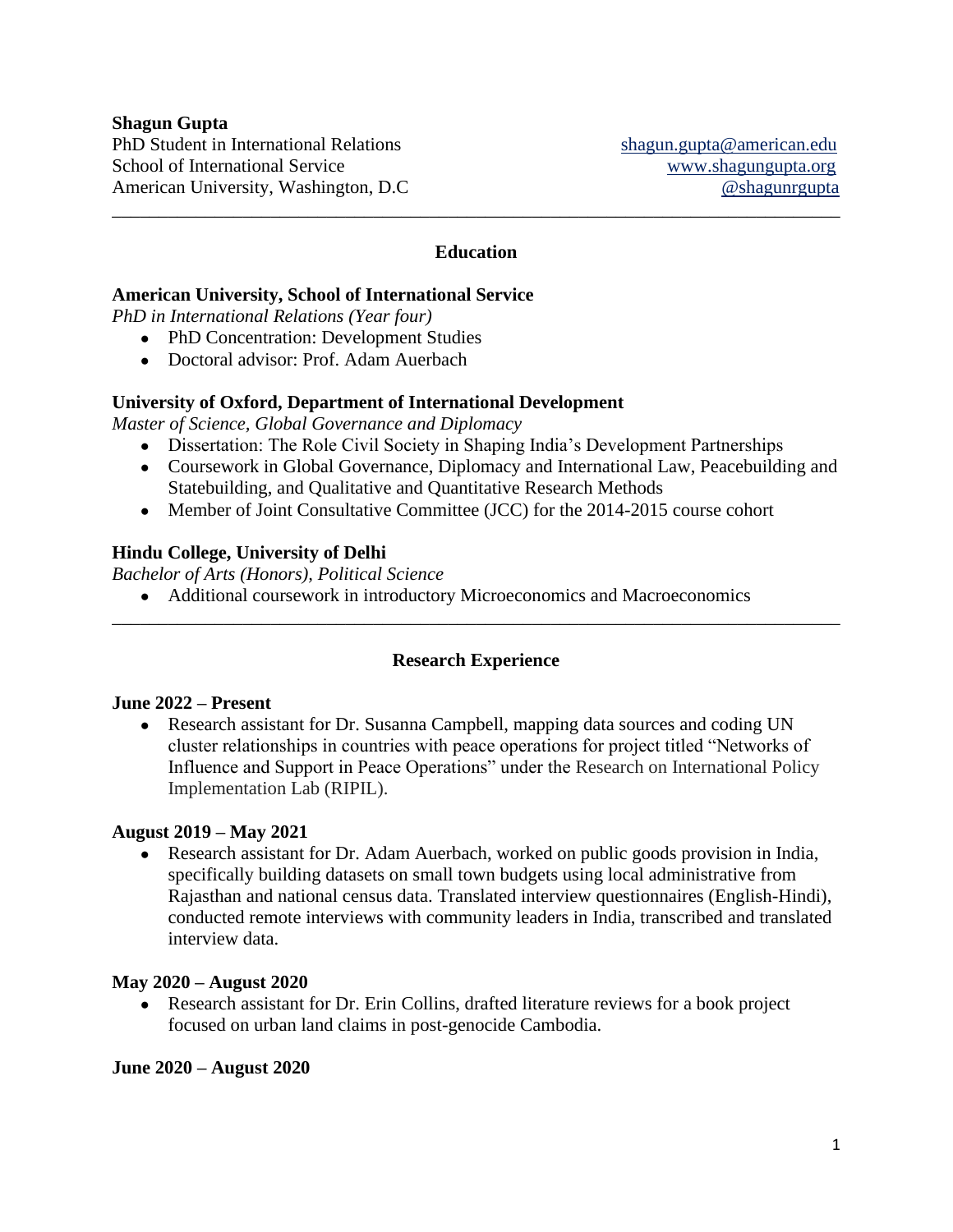• Research assistant for Dr. Susanna Campbell, built a dataset of organizations and UN cluster coordination relationships in the DRC for a project under the Research on International Policy Implementation Lab (RIPIL) funded by the Knowledge Management Fund (KMF).

# **Teaching Experience**

\_\_\_\_\_\_\_\_\_\_\_\_\_\_\_\_\_\_\_\_\_\_\_\_\_\_\_\_\_\_\_\_\_\_\_\_\_\_\_\_\_\_\_\_\_\_\_\_\_\_\_\_\_\_\_\_\_\_\_\_\_\_\_\_\_\_\_\_\_\_\_\_\_\_\_\_\_\_

## **June 2022 – August 2022**

• Adjunct Instructor teaching four sections of a college-credit summer course on Global Public Health to students enrolled in the AU High School Summer Scholars (AU-HSSS) Program and National Student Leadership Conference (NLSC) Program at American University.

## **August 2021 – April 2022**

• Teaching Assistant for Dr. Michael Schroeder, leading weekly discussion sections for an undergraduate course titled *Introduction to International Studies*.

### **July 2021 – August 2021**

• Adjunct Instructor teaching two sections of a college-credit summer course on Global Public Health to students enrolled National Student Leadership Conference (NLSC) Program at American University.

\_\_\_\_\_\_\_\_\_\_\_\_\_\_\_\_\_\_\_\_\_\_\_\_\_\_\_\_\_\_\_\_\_\_\_\_\_\_\_\_\_\_\_\_\_\_\_\_\_\_\_\_\_\_\_\_\_\_\_\_\_\_\_\_\_\_\_\_\_\_\_\_\_\_\_\_\_\_

# **Professional Work Experience**

### **Independent Consultant Dec 2020 – Present**

Engaged in concept note/proposal development and research for various organizations in Myanmar including HelpAge International, CARE International, and ACF. Specific expertise on gender and conflict sensitivity and experience writing grants for large donors including LIFT, European Union, ECHO, USAID and START Fund among others.

### **Senior Programme Coordinator Sep 2017 – July 2019**

*HelpAge International Myanmar Country Office*

Managing the development and maintenance of an effective M&E and accountability framework that supports evidence gathering for food security and public health projects implemented by HelpAge International Myanmar.

- Developing and coordinating evidence gathering at village level, particularly older people led community level monitoring activities and public health awareness workshops conducted through rural health centres.
- Writing grant-funding proposals and strengthening high-value donor relationships to support strategic partnerships in country and across Asia Pacific.
- Preparation of inputs for reporting, supervise collation, consolidation and review of quarterly, annual and other reports including donor reporting.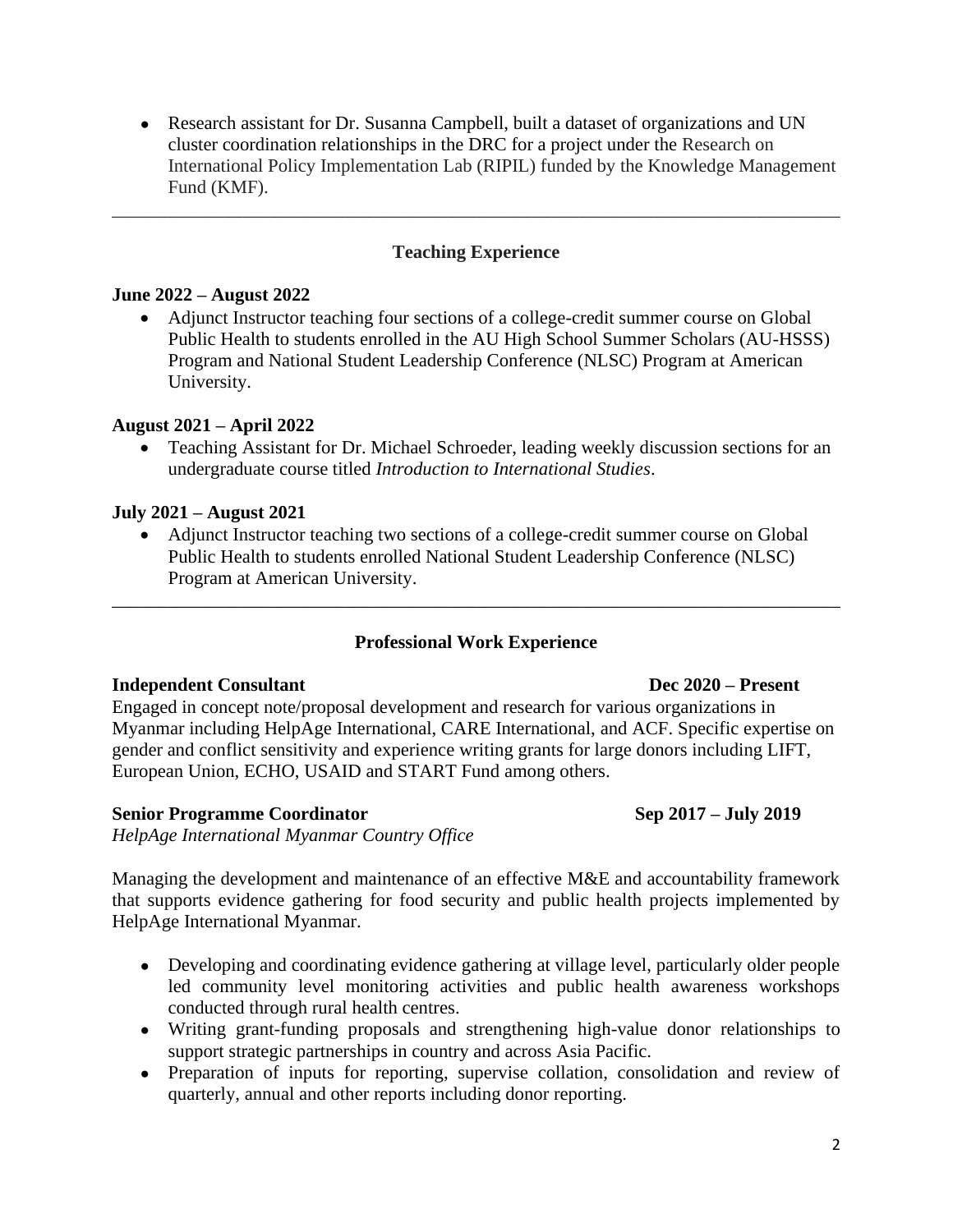## **Programme Officer Nov 2016 – Aug 2017**

## *HelpAge International Myanmar Country Office*

Supported Monitoring and Evaluation and Communications teams to publish case studies and high quality internal and external reports on five different development projects focusing on community development, social protection, public health, and self-help groups for older people in Myanmar.

- Supported project teams in developing robust gender analyses and gender sensitive M&E frameworks.
- Assisted with project partnerships and development, including proposal writing and strategic support to country team in project planning with stakeholders.
- Research and writing project briefs for an EU-funded intervention targeting public health capacity and NCDs (non-communicable diseases) in Myanmar.
- Supported disaster risk management (DRR) project activities, including coordinating with partners in organising meetings and workshops that engage the government.

## **Field Fellow Jul 2016 – Oct 2016**

*Karen Human Rights Group (based in Tak Province, Thailand)*

Responsible for leading the re-design of training curriculum for KHRG village agency workshops conducted among Karen villages in Myanmar. The training focused on building the capacity of local communities to document and monitor human rights abuses committed against them by armed actors.

- Assisted with improving monitoring and evaluation, and communication systems for the effective management of KHRG field operations.
- Support in updating and developing new materials for specific field activities.
- Capacity building of field team members and KHRG field researchers.

# *United Nations Office for Project Services (UNOPS), Myanmar*

Overall programme support for the Rakhine programme under the Livelihoods and Food Security Trust (LIFT) Fund, managed by UNOPS. In addition, communications support, especially social media engagement, for LIFT outreach to partners and donors.

- Drafting and designing LIFT policy one-pager on recommendations for Myanmar's nutrition action plan.
- Providing research and editing support to Programme team on lessons learned report on LIFT Delta Programme in Myanmar's Ayeyarwaddy Delta [\(http://www.liftfund.org/learning-together-ayeyarwady-delta\)](http://www.liftfund.org/learning-together-ayeyarwady-delta)
- Conducted research and interviews for two working papers on the socio-economic status of Rakhine State in western Myanmar, and on labour migration trends and outlook in Myanmar.

\_\_\_\_\_\_\_\_\_\_\_\_\_\_\_\_\_\_\_\_\_\_\_\_\_\_\_\_\_\_\_\_\_\_\_\_\_\_\_\_\_\_\_\_\_\_\_\_\_\_\_\_\_\_\_\_\_\_\_\_\_\_\_\_\_\_\_\_\_\_\_\_\_\_\_\_\_\_

# **Programme Analyst** Dec 2015 – Jun 2016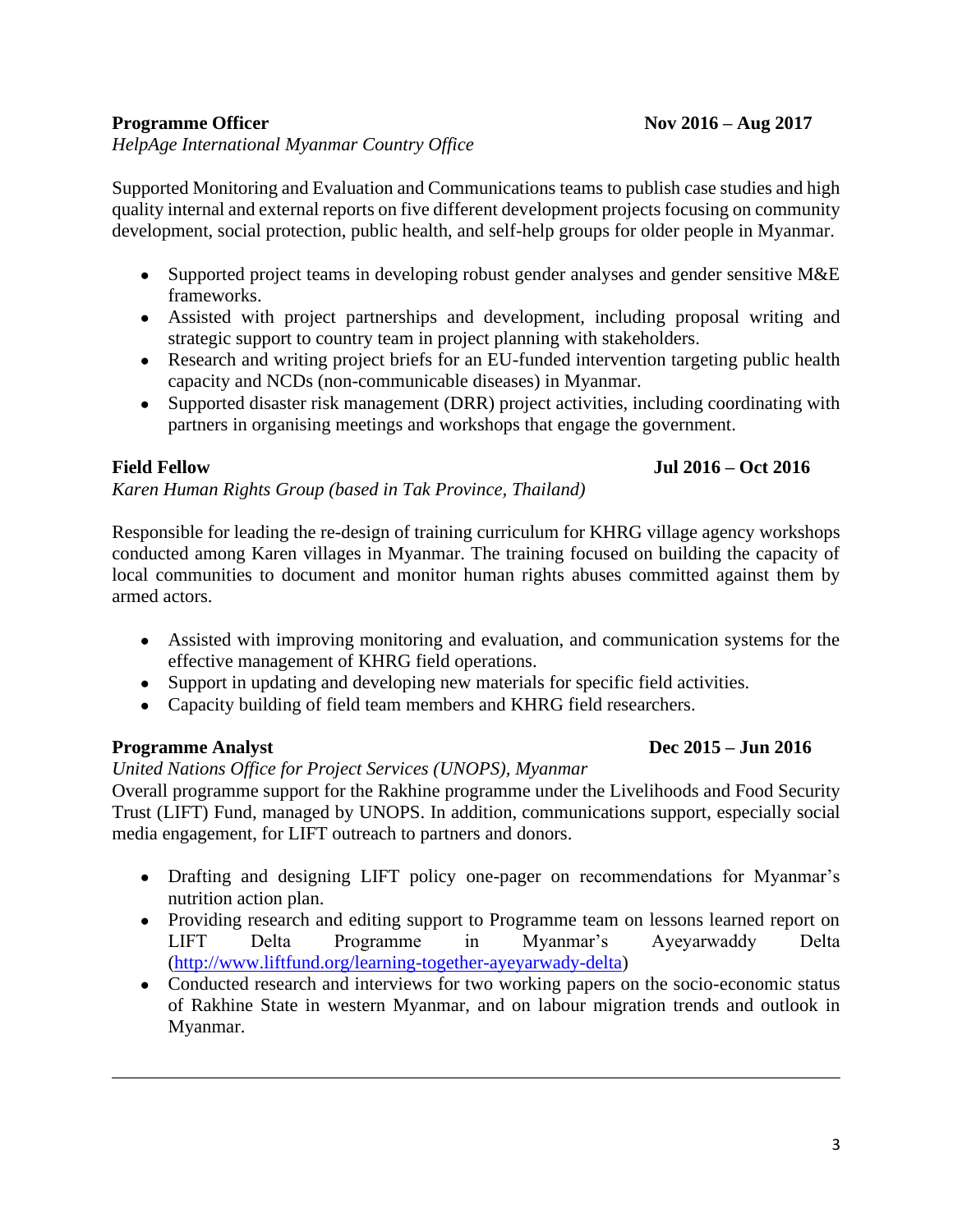# **Awards/Grants**

- SIS Doctoral Assistantship Award (2019 2023)
- SIS Summer Research Award, American University (2022)
- ICPSR Summer Program, University of Michigan (2022)
- Travel Grant, American Political Science Association (2021)
- Conference Grant, American University (2021)
- SIS Summer Research Award, American University (2021)
- The Institute for Qualitative and Multi-Method Research (IQMR), Syracuse University (2021)

# **Conference Participation**

\_\_\_\_\_\_\_\_\_\_\_\_\_\_\_\_\_\_\_\_\_\_\_\_\_\_\_\_\_\_\_\_\_\_\_\_\_\_\_\_\_\_\_\_\_\_\_\_\_\_\_\_\_\_\_\_\_\_\_\_\_\_\_\_\_\_\_\_\_\_\_\_\_\_\_\_\_\_

- American University Tri-School Conference, March 5, 2021, Washington D.C.
	- o Presented paper titled *Public Goods and Public Trust in Government: Subnational Evidence from India.*
- International Public Policy Association (IPPA),  $5<sup>th</sup>$  International Conference on Public Policy (ICPP5), July 5-9, 2021, Barcelona, Spain.
	- o Presented paper titled *Public Goods and Public Trust in Government: Subnational Evidence from India.*
- American Political Science Association (APSA) Annual Meeting, September 30 October 3, 2021, Seattle, Washington.
	- o Presented paper titled *Public Goods and Public Trust in Government: Subnational Evidence from India.*
- Politics and Computational Social Science (PaCSS) Conference 2022, June 16-18, 2022, Boston, Massachusetts.
	- o Presenting paper titled *Analysis of News Media Coverage Before and After the March 2020 Nationwide Lockdown in India.*
- American Political Science Association (APSA) Annual Meeting, September 15-18, 2022, Montreal, Canada.
	- o Presenting paper titled *Trust and Legitimacy in the National Capital Region of India* (Lightening Rounds: Research Design)

# **Works in Progress**

\_\_\_\_\_\_\_\_\_\_\_\_\_\_\_\_\_\_\_\_\_\_\_\_\_\_\_\_\_\_\_\_\_\_\_\_\_\_\_\_\_\_\_\_\_\_\_\_\_\_\_\_\_\_\_\_\_\_\_\_\_\_\_\_\_\_\_\_\_\_\_\_\_\_\_\_\_\_

- Public Goods and Public Trust in Government: Subnational Evidence from India.
- Analysis of News Media Coverage Before and After the March 2020 Nationwide Lockdown in India.
	- o *Selected for presentation at the Politics and Computational Social Science (PaCSS) Conference 2022, to be held at the Institute for Quantitative Social Science at Harvard University from June 16-18, 2022.*

\_\_\_\_\_\_\_\_\_\_\_\_\_\_\_\_\_\_\_\_\_\_\_\_\_\_\_\_\_\_\_\_\_\_\_\_\_\_\_\_\_\_\_\_\_\_\_\_\_\_\_\_\_\_\_\_\_\_\_\_\_\_\_\_\_\_\_\_\_\_\_\_\_\_\_\_\_\_